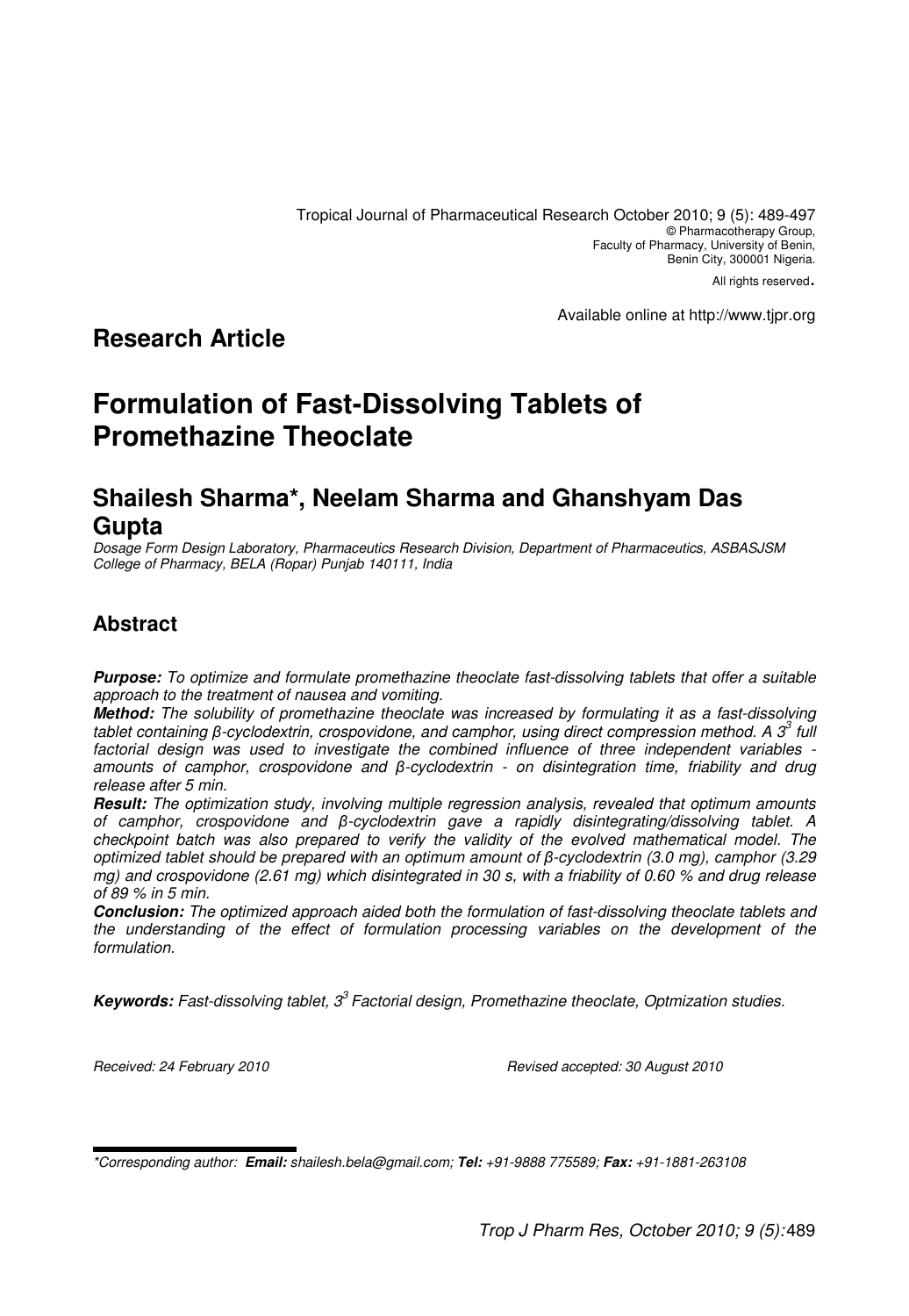# **INTRODUCTION**

Retention of an administered antiemetic oral dose and its subsequent absorption during therapy is critically affected by recurrent emesis, a process coordinated by the vomiting centre in the lateral reticular formation of the medulla receiving inputs from the chemoreceptor trigger zone and other neural sites [1]. Vomiting induced by physiological processes such as impaired gastric emptying and other gastric disturbances will also affect drug retention and absorption [2]. Retention of oral dose is, therefore, a prerequisite for absorption to<br>prevent emesis. For drug with low prevent emesis. For drug with low bioavailability, partial drug loss by emesis will result in therapeutic failure. One such antiemetic drug, promethazine theoclate, after oral dosing, undergoes extensive gastric and first pass effect. This results in low bioavailability which, therefore, will not minimize the rate of vomiting [3].

A fast dissolving system can be defined as a dosage form for oral administration, which when placed in the mouth, rapidly disperses or dissolves and can be swallowed in the form of liquid [4]. Fast-dissolving tablets of promethazine theoclate are designed for rapid and complete absorption in the gastrointestinal tract in order to achieve therapeutic success. Fast-dissolving formulations are popular because they are easy to administer and lead to improved patient compliance. Paediatric and geriatric patients have difficulty swallowing (dysphasia) conventional dosage forms [5]. Fast-dissolving drug delivery systems may offer a solution to this problem. This dosage form dissolves or disintegrates in the oral cavity within a minute without the need of water or chewing [6].

The basic approach to the development of fast dissolving tablets (FDT) is the use of superdisintegrants. Another approach is maximizing the pore structure of the tablets. Freeze-drying [7,8] and vacuum-drying [9,10] techniques have been tried by researchers to maximize the pore structure of the tablet matrix. Freeze drying is cumbersome and yields a fragile and hygroscopic product. Therefore, the vacuum-drying technique was adopted in the present study.

Full factorial experimental design is one of the best tools for studying the effect of different variables on the quality determinant parameters of any formulation. Multiple regression analysis of results gives an equation that adequately describes the influence of the independent formulation variables on the selected responses [11].

The objective of the present work was to develop fast dissolving tablets of promethazine theoclate based on a small number of experimental runs [12]. Use of a  $3<sup>3</sup>$ factorial design was attempted to generate an optimized region in the contour plots where the combination of β-cyclodextrin (solubility enhancer), camphor (pore forming agent) and crospovidone (superdisintegrant) could provide hard and rapid disintegrating tablets which can release the drug maximally within 5 min.

## **EXPERIMENTAL**

### **Materials**

Promethazine theoclate and crospovidone were gifts from Mehta Pharmaceuticals, Mumbai, India and BASF Chemicals, Mount Olive, NJ, USA, respectively. β-cyclodextrin, Lactopress<sup>®</sup> (lactose anhydrate) and microcrystalline cellulose (Avice PH102) were also obtained as gifts from Signet Chemicals, Mumbai, India. Camphor, mannitol, talc and magnesium stearate were purchased from Ranbaxy Chemicals, India). All other chemicals used were of analytical grade.

### **3 3 response surface model factorial design**

The traditional approach to developing a formulation is to change one variable at a time. By this method it is difficult to develop an optimized formulation, as the method reveals nothing about the interactions among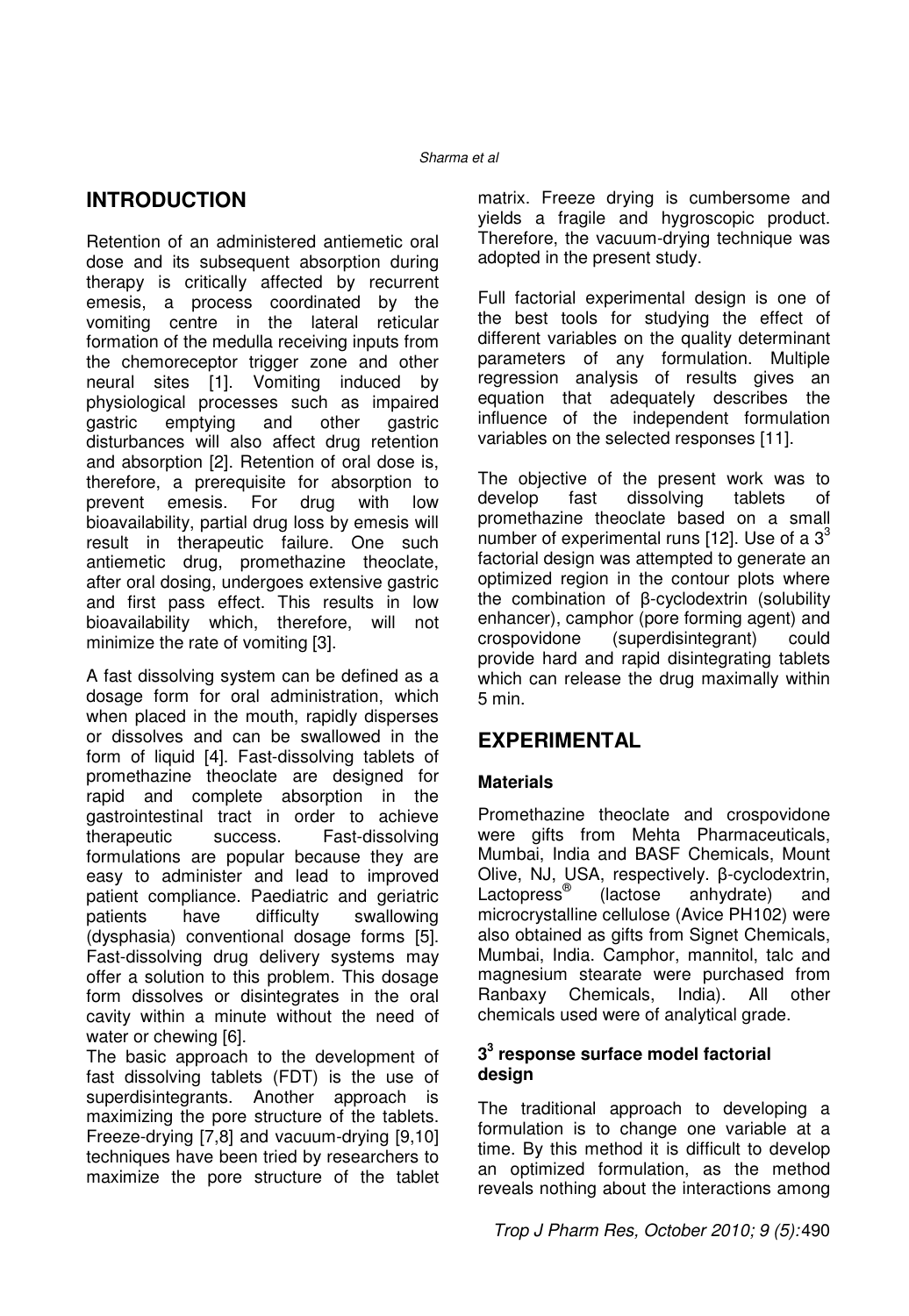the variables. Hence, a response surface design model with 3 factors, 3 levels, and 27 runs was selected for the optimization study. A  $3<sup>3</sup>$  randomized full factorial design was used in the present study. In this design, 3 formulation independent factors are evaluated, each at 3 levels (low, medium and high), and experimental trials are performed at all 27 possible combinations. The amount of subliming agent, camphor  $(X_1)$ , the amount of superdisintegrant, crospovidone  $(X_2)$ , and the amount of solubility enhancer, βcyclodextrin  $(X_3)$  were selected as independent variables. The disintegration time (DT), percentage friability (% F) and drug release in five minute  $(Q_5)$  were selected as dependent variables. After application of full factorial design and with the aid of produced polynomial terms, the amount of three formulation variables was optimized. The optimized amount of the camphor, crospovidone and β-cyclodextrin were incorporated in the tablet which was used as the check point of the regression analysis model. The polynomial equation generated by this experimental design (using Design Expert 7.1.6 software, State Ease Inc) is as follows:

 $Y = b_0 + b_1X_1 + b_2X_2 + b_3X_3 + b_12X_1X_2 + b_13X_1X_3 +$  $b_{23}X_2 X_3 + b_{11}X_1 X_1 + b_{22}X_2 X_2 + b_{33}X_3 X_3 \ldots$  (1)

where Y is the dependent variable;  $b_0$  is the intercept;  $b_1$  to  $b_{33}$  are the regression coefficients; and  $X_1$ ,  $X_2$  and  $X_3$  are the independent formulation variables [12].

### **Preparation of promethazine theoclate tablets**

The composition of the preliminary and factorial design batches are shown in Tables 1 and 2, respectively. All the raw materials were passed through a screen of 450 µm aperture size prior to mixing. Promethazine theoclate, camphor, crospovidone, microcrystalline cellulose, mannitol and lactose were mixed dry using a glass mortar and pestle. The blends were lubricated with 2 %w/w each of talc and magnesium stearate. The blends were compressed in a singlepunch tablet machine (Cadmach,

Ahmedabad, India) to approx. 100 mg convex-faced tablets with a diameter of 5 mm. The tablets were dried for 6 h under vacuum (30 Kpa) at 50  $^{\circ}$ C to render the tablets porous by sublimation of the camphor.

### **Evaluation of tablet properties**

The crushing strength of the tablets was measured using a Monsanto hardness tester while tablet friability was assessed with a Roche friabilator. Twenty pre-weighed tablets were rotated at 25 rpm for 4 min and then reweighed after removal of fines (using 250  $\mu$ m aperture screen), and the weight loss (%) was calculated. The wetting time of the tablets was determined using a simple procedure [13]. Five circular pieces of tissue paper (10 cm diameter, 0.45 µm pore size, Hi-media Corp) were placed in a 10 cm diameter Petri dish. Ten millilitres of water containing a water-soluble dye, eosin (0.01 %), was added to the Petri dish. A tablet was carefully placed on the surface of the tissue paper. The time required for water to reach the upper surface of the tablets was noted as the wetting time [14].

A modified method was used to determine the disintegration time and dissolution profile of the tablets to simulate conditions in the oral cavity. To assess disintegration time, 6 ml of Sorenson's buffer (pH 6.8) at  $37 \pm 0.5$  $\mathrm{^0C}$  was placed inside a 10 ml cylindrical glass vessel in such a way that 2 ml of the media was below the sieve and 4 ml above the sieve. One tablet was placed on the sieve and the whole assembly was then mounted on a high precision water bath shaker (Narang Scientific Works, India). The time taken for all the particles to pass through the sieve was noted as the disintegration time of the tablet. Six tablets, selected randomly from each batch, were tested and the mean value was calculated [15]. To determine dissolution profile, the apparatus employed for disintegration test was also used. Samples (1 ml) were withdrawn at different time intervals and replaced with fresh medium. The samples were filtered, diluted with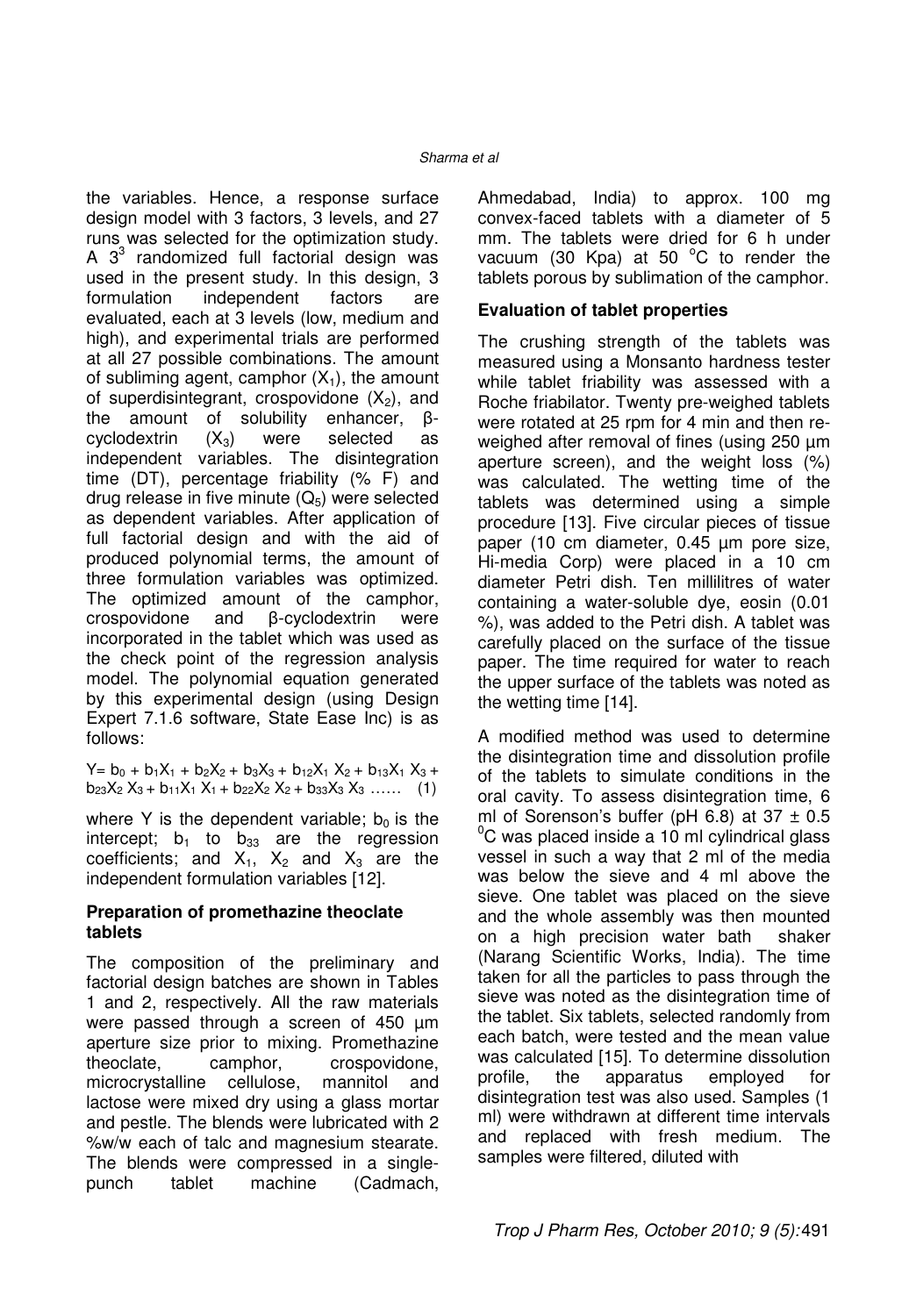| <b>Ingredient</b>               | Т1   | Т2 | ТЗ | Τ4 | T5   | Т6 | Τ7 | T8 |
|---------------------------------|------|----|----|----|------|----|----|----|
| Promethazine<br>theoclate (mg)  | 20   | 20 | 20 | 20 | 20   | 20 | 20 | 20 |
| Camphor (mg)                    | 2.5  | 5  |    |    | 2.5  | 5  | 5  | 5  |
| Crospovidone (mg)               |      | ۰  |    | З  |      | 3  | 3  | 3  |
| $\beta$ -cyclodextrin (mg)      |      | ٠  |    |    |      |    | 10 | 20 |
| Avicel PH102 (mg)               | 33.5 | 31 | 35 | 33 | 32.5 | 28 | 18 | 8  |
| Lactopress <sup>®</sup><br>(mq) | 25   | 25 | 25 | 25 | 25   | 25 | 25 | 25 |
| Mannitol (mg)                   | 15   | 15 | 15 | 15 | 15   | 15 | 15 | 15 |
| Talc (mg)                       | 2    | 2  | 2  | 2  | 2    | 2  | 2  | 2  |

**Table 1:** Preparation and evaluation of preliminary trial batches  $(n = 6)$ 

**Table 2:** Some physicochemical parameters of the tablet formulations

| <b>Parameter</b>                   | Τ1                   | T2                 | T3                   | Τ4                   | T5                    | T6                  | Τ7                   | T8                          |
|------------------------------------|----------------------|--------------------|----------------------|----------------------|-----------------------|---------------------|----------------------|-----------------------------|
| Disintegration                     | 105±                 | $82+$              | $96+$                | $79+$                | 80 <sub>±</sub>       | 27 <sub>±</sub>     | $23+$                | 21±                         |
| time(s)                            | 3.25                 | 2.24               | 5.14                 | 6.29                 | 1.24                  | 4.910               | 1.844                | 2.778                       |
| Friability (%)                     | $0.626 \pm$<br>0.012 | $1.112 +$<br>0.154 | $0.589 +$<br>0.009   | $0.541 \pm$<br>0.087 | $0.545 \pm$<br>0.018  | $0.696 +$<br>0.003  | $0.687 +$<br>0.112   | 0.693 <sub>±</sub><br>0.086 |
| % Drug release<br>in 5 min $(Q_5)$ | $28.91 \pm$<br>2.315 | $32.59+$<br>3.253  | $31.24 \pm$<br>3.448 | $33.76 \pm$<br>4.591 | $32.118 \pm$<br>5.212 | $38.408 +$<br>1.297 | $59.31 \pm$<br>2.513 | 93.13 <sub>±</sub><br>5.258 |

**Table 2:** Some physicochemical parameters of the tablet formulations  $(\pm SD, n = 6)$ 

| <b>Parameter</b>         | Τ1            | T2            | T3            | Т4            | T5            | T6            | Τ7               | T8             |
|--------------------------|---------------|---------------|---------------|---------------|---------------|---------------|------------------|----------------|
| HD (kg/cm <sup>2</sup> ) | $3.2 \pm 0.1$ | $3.3 \pm 0.1$ | $2.7 \pm 0.2$ | $2.4 \pm 0.3$ | $3.1 \pm 0.1$ | $3.0 + 0.2$   | $3.3 \pm 0.1$    | $3.5 \pm 0.3$  |
| Friability (%)           | $0.6 + 0.0$   | $1.1 \pm 0.2$ | $0.6 + 0.0$   | $0.5 \pm 0.1$ | $0.5 + 0.0$   | $0.7 \pm 0.0$ | $0.7 \pm 0.1$    | $0.7+0.1$      |
| DT(s)                    | $105 + 3$     | $82+2$        | $96 + 5$      | $79 + 6$      | $80+1$        | $27 + 5$      | $23+2$           | $21 \pm 3$     |
| WT(s)                    | $99+1$        | 75±3          | $84\pm2$      | $64 + 4$      | $71 + 5$      | $19 + 4$      | $17+2$           | 13±3           |
| $Q_5(%)$                 | $29 + 2$      | $33\pm3$      | 31±3          | $34 + 5$      | $32\pm5$      | 38±1          | 59 <sub>±3</sub> | $93.1 \pm 5.2$ |

HD = hardness;  $DT =$  disintegration time;  $WT =$  wetting time;  $Q_5 =$  drug release in 5 min

Sorenson's buffer (pH 6.8) and analyzed spectrophotmetrically at 250 nm.

### software Design Expert version 7.1.6 (State Ease Inc.).

#### **Data analysis**

A response surface model factorial design with 3 independent formulation variables at 3 different levels were used to study the effects on dependent variables. All the batches of fast dissolving tablets were statistically ( $p <$ 0.05) evaluated with regard to disintegration time, friability and drug release by using

### **RESULTS**

The results, shown in Table 2, indicate that concentration-dependent disintegration was observed in all batches prepared using camphor as a subliming agent (T1 and T2) and crospovidone as superdisintegrant (T3 and T4). Tablets containing combinations of subliming agent and superdisintegrant (T5 and T6) showed the least disintegration time.

Trop J Pharm Res, October 2010; 9 (5): 492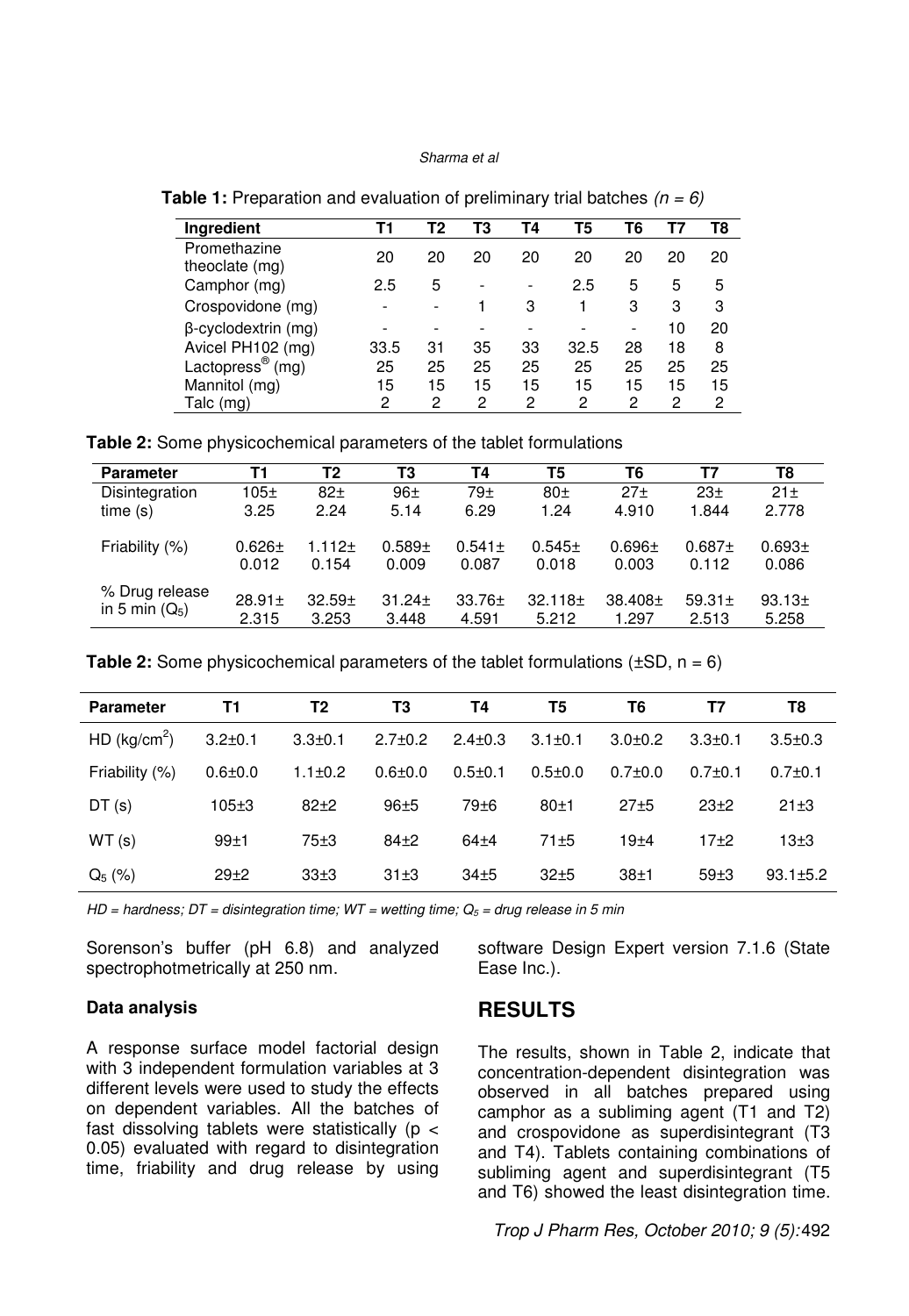The effect of β-cyclodextrin was obvious; as the amount of β-cyclodextrin increased (T6, T7 and T8), the release rate of the drug also increased 2- to 3-fold.

A factorial design was employed in order to<br>systematically investigate the factors systematically

affecting the formulation and optimize the fast dissolving tablet for a disintegration time of 30 s, friability of < 0.6 %, and drug release of up to 90 %. The transformed values for all the batches along with their results are shown in Tables 3 and 4.

| <b>Tablet</b><br>$X_1$    |              |                |              | $Y_1$                 | $Y_2$             | $Y_3$      |
|---------------------------|--------------|----------------|--------------|-----------------------|-------------------|------------|
| code                      |              | X <sub>2</sub> | $X_3$        | DT(s)                 | F (%)             | $(Q_5)$    |
| $\overline{\mathsf{T}}_1$ | $-1$         | $-1$           | $-1$         | $80.1 \pm 3.9$        | $0.545 \pm 0.038$ | 32.11±2.62 |
| T <sub>2</sub>            | $-1$         | 0              | $-1$         | $55.6{\pm}4.1$        | $0.421 \pm 0.043$ | 34.01±3.26 |
| $T_3$                     | $-1$         | $\mathbf{1}$   | $-1$         | $34.2 + 5.1$          | $0.321 \pm 0.078$ | 35.27±2.60 |
| T <sub>4</sub>            | 0            | $-1$           | $-1$         | 66.5±4.4              | $0.801 \pm 0.065$ | 36.77±1.30 |
| T <sub>5</sub>            | 0            | 0              | $-1$         | $42.1 \pm 3.9$        | $0.732 \pm 0.025$ | 37.05±1.60 |
| $T_6$                     | 0            | $\mathbf{1}$   | $-1$         | $27.2 + 4.9$          | $0.696 \pm 0.003$ | 38.40±1.29 |
| T <sub>7</sub>            | 1            | $-1$           | $-1$         | $55.3{\pm}3.9$        | $0.967 \pm 0.147$ | 39.11±1.71 |
| $T_8$                     | 1            | 0              | $-1$         | $32.1 \pm 3.7$        | $0.878 \pm 0.014$ | 40.79±2.08 |
| $T_9$                     | $\mathbf{1}$ | $\mathbf{1}$   | $-1$         | $18.6 \pm 3.2$        | $0.802 \pm 0.023$ | 42.08±2.06 |
| $T_{10}$                  | $-1$         | $-1$           | 0            | 78.5±3.0              | 0.568±0.034       | 53.11±2.73 |
| $T_{11}$                  | $-1$         | 0              | 0            | $51.3 \pm 3.9$        | $0.427 \pm 0.090$ | 55.34±3.51 |
| $T_{12}$                  | $-1$         | $\mathbf{1}$   | 0            | $30.9{\pm}3.9$        | $0.339 \pm 0.158$ | 57.01±4.04 |
| $T_{13}$                  | 0            | $-1$           | 0            | $64.1 \pm 2.9$        | $0.815 \pm 0.081$ | 56.98±1.71 |
| $T_{14}$                  | 0            | 0              | 0            | $41.1 \pm 1.8$        | $0.764 \pm 0.121$ | 58.18±3.73 |
| $T_{15}$                  | 0            | $\mathbf{1}$   | 0            | $23.8 \pm 1.8$        | 0.687±0.112       | 59.30±2.51 |
| $T_{16}$                  | 1            | $-1$           | 0            | $52.4 \pm 2.2$        | $0.972 \pm 0.079$ | 60.78±1.85 |
| $T_{17}$                  | 1            | 0              | 0            | $30.6 \pm 2.0$        | $0.888 \pm 0.015$ | 61.21±2.85 |
| $T_{18}$                  | $\mathbf{1}$ | 1              | $\Omega$     | $16.1 \pm 2.5$        | $0.826 \pm 0.080$ | 63.40±1.05 |
| $T_{19}$                  | $-1$         | $-1$           | 1            | 75.4 <sup>+</sup> 2.7 | $0.589 \pm 0.077$ | 80.41±3.07 |
| $T_{20}$                  | $-1$         | 0              | $\mathbf{1}$ | $50.2 \pm 2.7$        | $0.435 \pm 0.082$ | 81.98±2.06 |
| $T_{21}$                  | $-1$         | 1              | 1            | $27.5 \pm 2.6$        | $0.345 \pm 0.076$ | 83.41±2.58 |
| $T_{22}$                  | 0            | $-1$           | 1            | $60.4 \pm 2.1$        | $0.829 \pm 0.073$ | 86.11±3.11 |
| $T_{23}$                  | 0            | 0              | 1            | $39.3{\pm}3.7$        | $0.772 \pm 0.151$ | 90.12±4.00 |
| $T_{24}$                  | 0            | $\mathbf{1}$   | 1            | $21.6 \pm 2.7$        | $0.693 \pm 0.086$ | 93.13±5.25 |
| $T_{25}$                  | 1            | $-1$           | 1            | $49.3 \pm 3.7$        | $0.984 \pm 0.129$ | 92.10±4.02 |
| $T_{26}$                  | $\mathbf{1}$ | 0              | 1            | $28.9 \pm 3.3$        | $0.896 \pm 0.097$ | 95.13±5.12 |
| $T_{27}$                  | 1            | 1              | 1            | $12.1 \pm 2.6$        | $0.851 \pm 0.073$ | 97.51±3.19 |
| <b>PMT</b>                | $-0.41$      | 0.61           | 1            | 30                    | 0.599             | 88.130     |

**Table 3:** Factorial design for formulation batches  $(\pm SD, n = 6)$ 

Trop J Pharm Res, October 2010; 9 (5): 493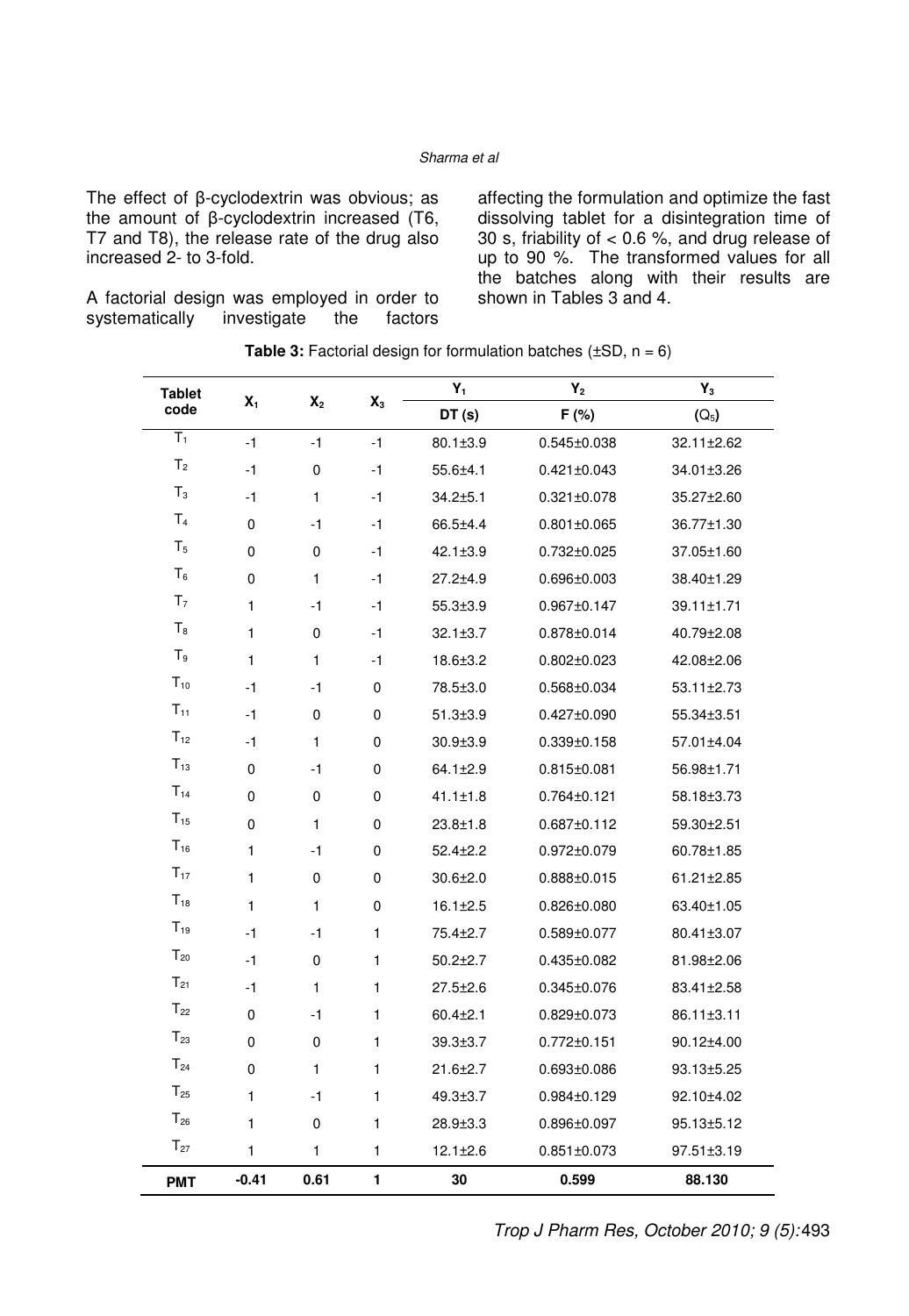| Variable                       | <b>Actual value</b> |            |          |  |  |  |
|--------------------------------|---------------------|------------|----------|--|--|--|
|                                | Low (-1             | Medium (0) | High (1) |  |  |  |
| $X_1$ (Camphor)                | 2.5                 | 5          | 7.5      |  |  |  |
| $X_2$ (Crospovidone)           |                     | 2          | 3        |  |  |  |
| $X_3$ ( $\beta$ -Cyclodextrin) |                     | 10         | 20       |  |  |  |

| <b>Table 4:</b> Independent variables with their actual values |  |
|----------------------------------------------------------------|--|
|----------------------------------------------------------------|--|

The dependent variables (disintegration time, DT; friability, F; and drug release,  $Q_5$ ) obtained at various levels of the 3 independent variables  $(X_1, X_2, \text{ and } X_3)$  was subjected to multiple regression to yield a second-order polynomial equation. The coefficient values obtained are shown in Table 5.

Among the 3 independent variables, regression analysis indicate that coefficients  $b_{13}$ ,  $b_{23}$ ,  $b_{11}$ , and  $b_{33}$  for DT;  $b_{13}$ ,  $b_{23}$ ,  $b_{22}$  and  $b_{33}$  for F, and  $b_{12}$ ,  $b_{23}$ ,  $b_{11}$ , and  $b_{22}$  for  $Q_5$  ( $p \le$ 0.05) were insignificant in predicting DT, F, and  $Q_5$ . Hence, these terms were omitted from the full model to obtain a reduced second-order polynomial equation by multiple regression of DT, F, and  $Q_5$  and the significant terms ( $p \le 0.05$ ) of reduced model equation.

The value of the correlation coefficient  $(R^2)$  of the polynomial regression equation was greater than 0.99, which is near to 1, thus indicating a good fit for all the dependent variables. The results of analysis of variance (ANOVA) are shown in Table 6. The DT, F, and  $Q_5$  values measured for the various batches showed wide variations. The results indicate that DT, F, and  $Q_5$  data were strongly affected by the variables selected for the study.

| <b>Response</b> | Disinteg time (min) |            | Friability (%) |                          |            | Drug release (%)             |
|-----------------|---------------------|------------|----------------|--------------------------|------------|------------------------------|
|                 | FM*                 | $RM**$     | <b>FM</b>      | <b>RM</b>                | <b>FM</b>  | RM                           |
| b <sub>0</sub>  | 40.666667           | 40.88889   | 0.747333       | 0.754333                 | 58.66804   | 58.373                       |
| b <sub>1</sub>  | $-10.444444$        | $-10.4444$ | 0.226333       | 0.226333                 | 4.4145     | 4.4145                       |
| b <sub>2</sub>  | $-20.611111$        | $-20.6111$ | $-0.08389$     | $-0.08389$               | 1.778722   | 1.778722                     |
| $\mathbf{b}_3$  | $-2.666667$         | $-2.66667$ | 0.012833       | 0.012833                 | 25.79467   | 25.79467                     |
| $b_{12}$        | 2.666667            | 2.666667   | 0.021083       | 0.021083                 | 0.077917   |                              |
| $b_{13}$        | 0.083333            |            | 0.000167       |                          | 1.52975    | 1.52975                      |
| $b_{23}$        | $-0.166667$         |            | $-0.00158$     | $\overline{\phantom{0}}$ | 0.637833   |                              |
| $b_{11}$        | 0.333333            | -          | $-0.08467$     | $-0.08467$               | $-0.40761$ |                              |
| $b_{22}$        | 2.833333            | 2.833333   | 0.011333       |                          | $-0.03494$ | $\qquad \qquad \blacksquare$ |
| $b_{33}$        | 0.000000            |            | $-0.00083$     |                          | 4.714222   | 4.714222                     |

**Table 5:** Regression analysis data

\*FM Full Model; \*\*RM = Reduced Model ( $p < 0.05$ ).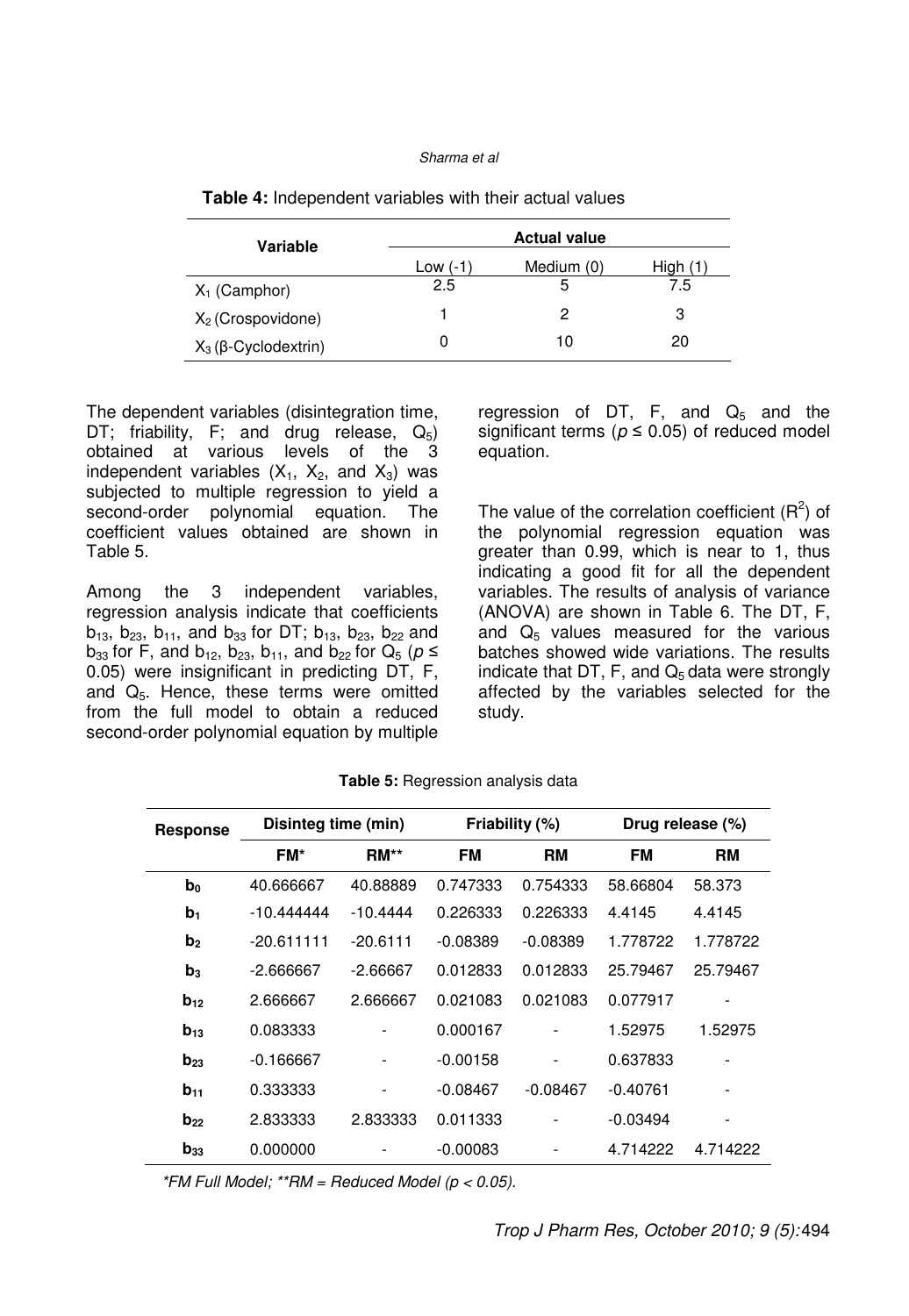|                      | For disintegration time |                  |           |          |        |  |  |  |
|----------------------|-------------------------|------------------|-----------|----------|--------|--|--|--|
| <b>Full Model</b>    | df                      | SS               | <b>MS</b> | f        | $R^2$  |  |  |  |
| Regression           | 9                       | 9872.861         | 1096.984  | 1047.355 | 0.9981 |  |  |  |
| Residual             | 17                      | 17.805           | 1.047     |          |        |  |  |  |
| <b>Reduced Model</b> |                         |                  |           |          |        |  |  |  |
| Regression           | 5                       | 9871.778         | 1974.356  | 2195.019 | 0.9980 |  |  |  |
| Residual             | 21                      | 18.888           | 0.899     |          |        |  |  |  |
|                      |                         | For friability   |           |          |        |  |  |  |
| <b>Full Model</b>    | df                      | SS               | <b>MS</b> | f        | $R^2$  |  |  |  |
| Regression           | 9                       | 1.100            | 0.122     | 323.798  | 0.9942 |  |  |  |
| Residual             | 17                      | 0.006            | 0.0003    |          |        |  |  |  |
| <b>Reduced Model</b> |                         |                  |           |          |        |  |  |  |
| Regression           | 5                       | 1.100            | 0.220     | 639.289  | 0.9936 |  |  |  |
| Residual             | 21                      | 0.007            | 0.0003    |          |        |  |  |  |
|                      |                         | For drug release |           |          |        |  |  |  |
| <b>Full Model</b>    | df                      | SS               | ΜS        | f        | $R^2$  |  |  |  |
| Regression           | 9                       | 12551.68         | 1394.631  | 1124.424 | 0.9983 |  |  |  |
| Residual             | 17                      | 21.085           | 1.240     |          |        |  |  |  |
| <b>Reduced Model</b> |                         |                  |           |          |        |  |  |  |
| Regression           | 5                       | 12545.72         | 2509.144  | 1948.363 | 0.9978 |  |  |  |
| Residual             | 21                      | 27.044           | 1.287     |          |        |  |  |  |

**Table 6:** Results of ANOVA of full models and reduced model for dependent variables

 $df = degrees of freedom$ ; SS = sum of squares; MS = mean of squares;  $f = Fischer's ratio$ ;  $R^2 = regression coefficient$ .

The main effects of  $X_1$ ,  $X_2$ , and  $X_3$  represent the average result of changing one variable at a time from its low to high level. The interaction terms  $(X_1X_2, X_1X_3, X_2X_3, X_1X_1,$  $X_2X_2$ , and  $X_3X_3$ ) show how the DT, F, and  $Q_5$  changes when two variables are two variables are simultaneously changed. The negative coefficients for all 3 independent variables  $(X_1, X_2, X_3)$  indicate a favourable effect on the disintegration time, while the positive coefficients for the interactions between 2 variables  $(X_1X_2, X_1X_3, X_1X_1, X_2X_2,$  and  $X_3X_3)$ indicate an unfavorable effect on the disintegration time. The positive coefficients  $(X_1$  and  $X_3)$  for the independent variables show an unfavourable effect on friability, while the negative coefficients for the interactions between 2 variables  $(X_2X_3, X_3X_3, X_4X_4)$ and  $X_1X_1$ ) imply a favourable effect on the parameter (friability). The positive coefficients for independent variables  $(X_1, X_2, X_3)$  point to a favorable effect on  $Q<sub>5</sub>$ , but the negative coefficients for the interactions between two variables  $(X_1X_1$  and  $X_2X_2$ ) indicate an unfavourable effect on drug release  $(Q_5)$ .

### **DISCUSSION**

### **Combinational effect on disintegration time**

The results of multiple linear regression analysis (full model) reveal that on increasing the amount of either camphor or crospovidone, a decrease in disintegration time was observed. When a higher amount of camphor was used, higher porosity was expected for the tablets. Due to the porous network of the tablet, water uptake increased and thus disintegration was facilitated. When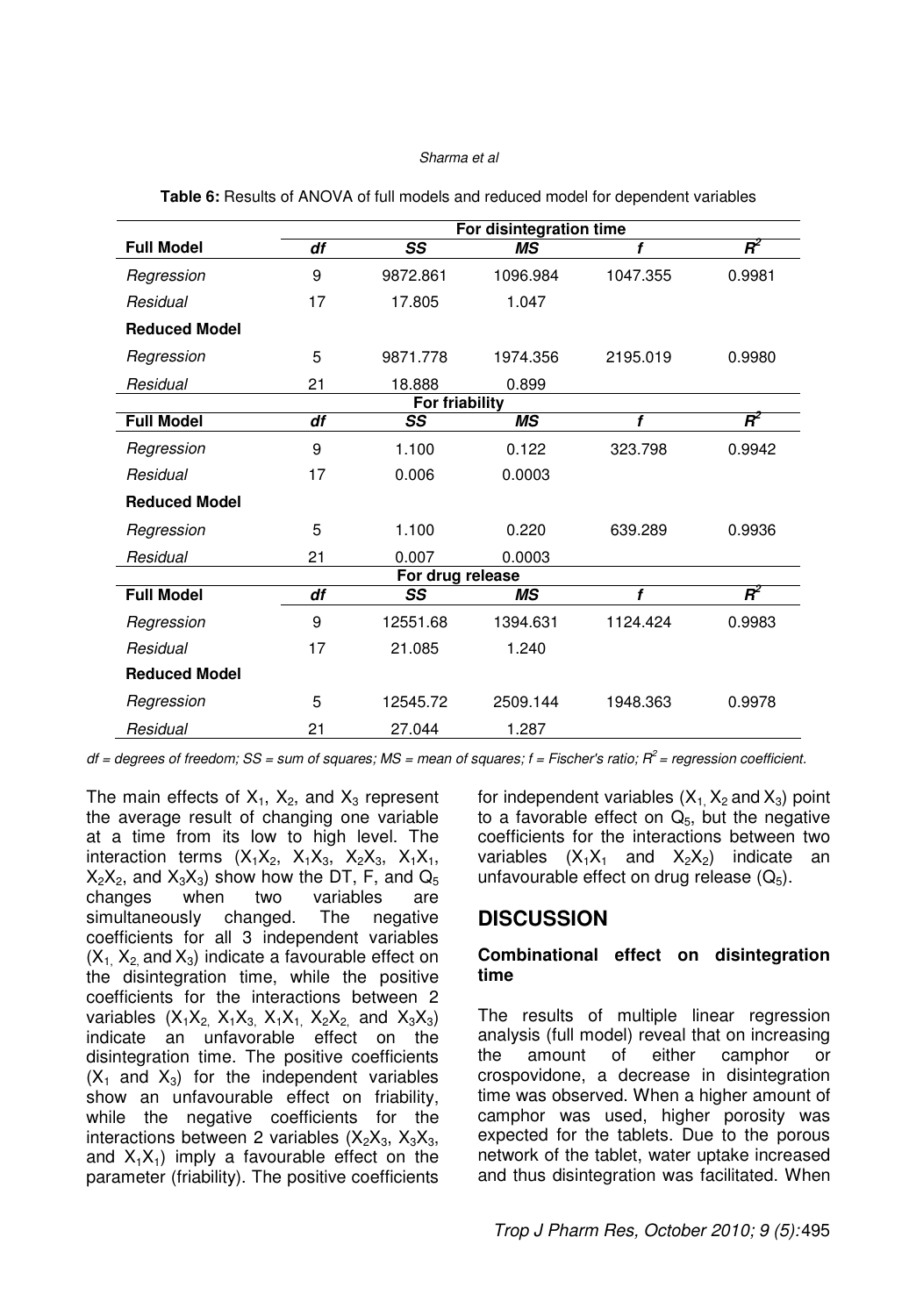a higher amount of superdisintegrant (crospovidone) was incorporated, wicking was enhanced, leading to a decrease in the disintegration time of the tablets. Addition of β-cyclodextrin might have enhanced the swelling of the tablet due to increase in the absorption of the medium. The combined effect of porous structure, wicking and swelling would have rendered the tablets very rapidly disintegrating.

### **Combinational effect on friability**

An increase in the concentration of camphor led to an increase in friability because the coefficient,  $b_1$ , bears a positive sign. When a higher amount of camphor was used, more porous tablets, which showed mechanical weakness, were produced. Increase in the concentration of crospovidone resulted in decreased friability because  $b_2$  bears a negative sign. Thus, addition of crospovidone to the tablet formulation made it less friable. Tablets with low friability ( $\leq$  0.6 %) may not break during handling, packaging and/or shipping [15]. Crospovidone is known to produce mechanically strong fast-dissolving tablets [15].

### **Combinational effect on drug release**

The coefficient,  $b_3$ , bears a positive sign which shows that increase in the concentration of β-cyclodextrin would also result in a rise in the dissolution of the drug. As indicated by the dissolution data for the physical mixture of the drug and βcyclodextrin, increased wettabilty and dispersabilty of the tablets led to improvement in drug dissolution. The effect of β-cyclodextrin on wettabilty can be attributed to the enhanced surface area available for dissolution due to reduction in interfacial tension between the drug and the dissolution medium. During the dissolution studies, it was noted that the tablet formulation containing β-cyclodextrin sank rapidly, unlike the tablets without β-cyclodextrin which remained floating on the surface of the dissolution medium for a period of time. In fact, both the impartation of a porous structure to the tablets by camphor and the wicking property induced by crospovidone are responsible for enhanced drug dissolution. The coefficients for drug release,  $b_1$  and  $b_2$ , possess a positive sign which shows that they also facilitated the dissolution of the drug.

### **Optimization of fast dissolving tablet formulation**

The optimization of the fast-dissolving tablet formulation was targeted to achieve a disintegration time (DT) of 30 s, friability of 0.6 % and drug release of 90 % (at the end of 5 min). The optimized amounts, obtained with the aid of software, are shown in the surface response prediction curves in illustrated in Figure 1. A checkpoint batch (PMT) was prepared at  $X_1 = -0.41$  level;  $X_2 = 0.61$  level and  $X_3 = 1.00$  level at which DT was 30 s, friability 0.599 % and drug release (in 5 min) 88.13 %. The desirability of the optimization process was 0.989 which is near to unity.

From the full model, it was found that the friability of the checkpoint batch, PMT, was  $0.594 \pm 0.007$  %, disintegration time 31.00±0.73 s, drug release (at the end of 5 min) 89.5 ± 1.9 %, hardness  $3.0 \pm 0.2$  kg/cm<sup>2</sup>, and wetting time  $39 \pm 0.09$  s. As shown in Table 3, the optimized batch, PMT, indicates that the results were as expected. Thus, the statistical model is mathematically valid. Compared with the experimentally optimized preparation, the observed responses are in close agreement with the predicted values of the optimized formulation, thereby demonstrating the feasibility of the optimization procedure used in developing promethazine theoclate fast-dissolving tablet formulation.

### **CONCLUSION**

Optimization of fast-dissolving tablet formulation of promethazine theoclate using  $3<sup>3</sup>$  factorial design was achieved in this study.